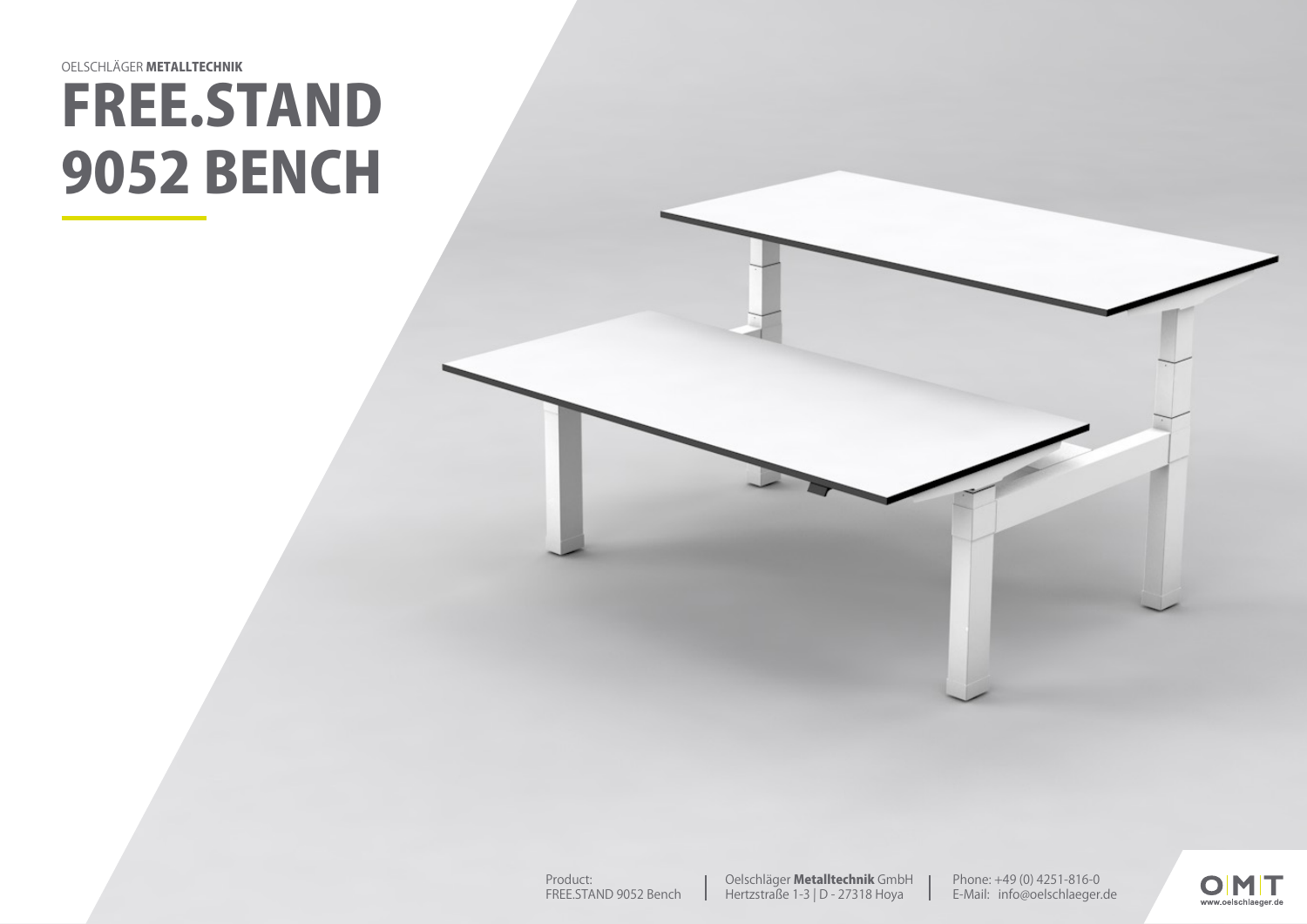## **Description** FREE.STAND 9052 BENCH

## BENCH - this is the double workstation from OMT.

With this variant, the user has the option of adjusting the work surfaces independently of each other.

With innovative technology and contemporary design, the FREE.STAND 9052 already meets the demands of tomorrow.

In addition to the proven OMT quality, this table frame convinces with clear advantages in handling. The STAND.CONTROL can be integrated into the STAND.BASE crossbar. This speeds up the assembly of the table frame and minimizes the packing size for transport and storage.

Would you like to learn more about OMT product development? Call or send us an e-mail.

Phone: +49 (0) 4251-816-0 E-Mail: info@oelschlaeger.de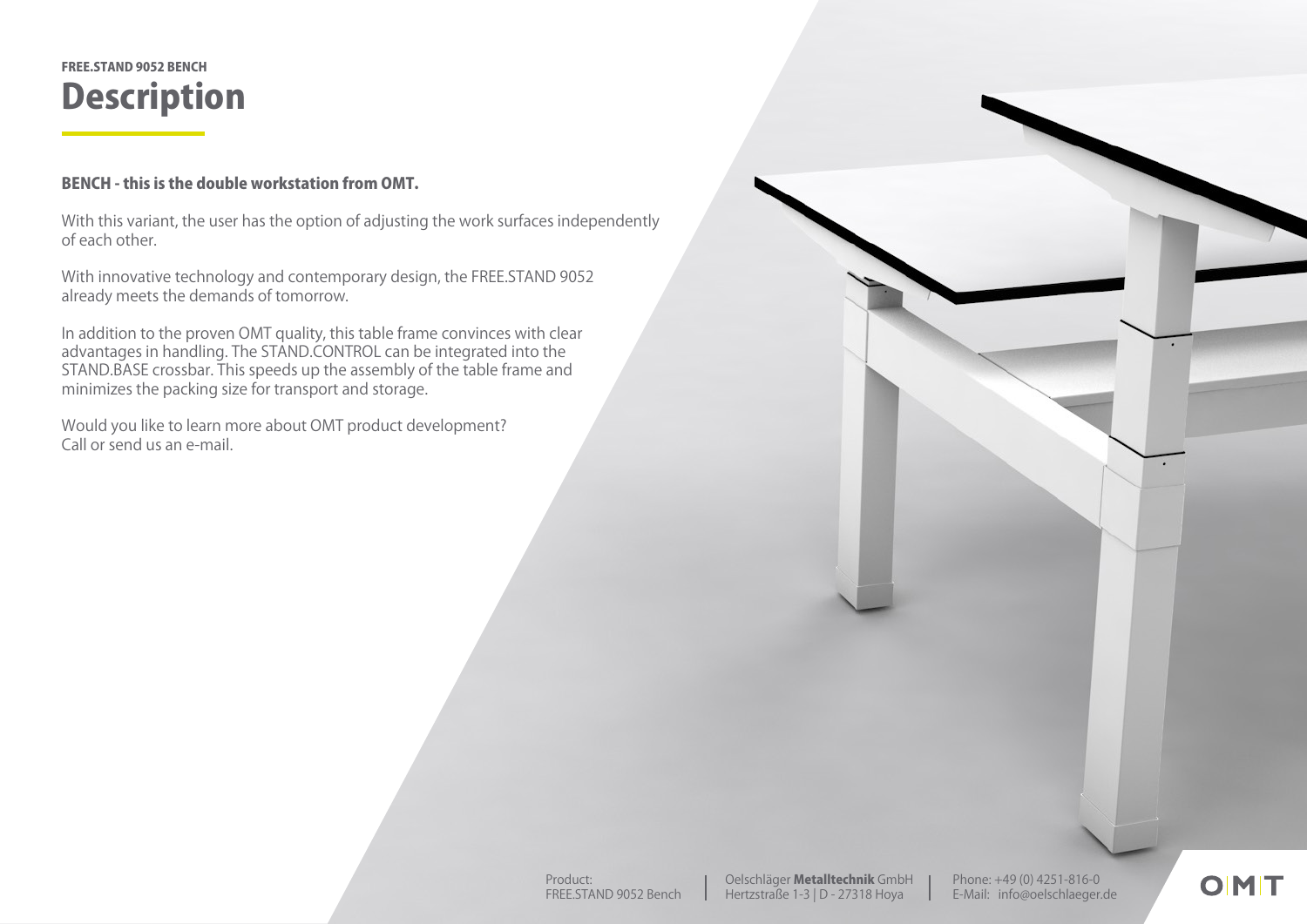



Pre-installed electrical components in the **STAND.BASE**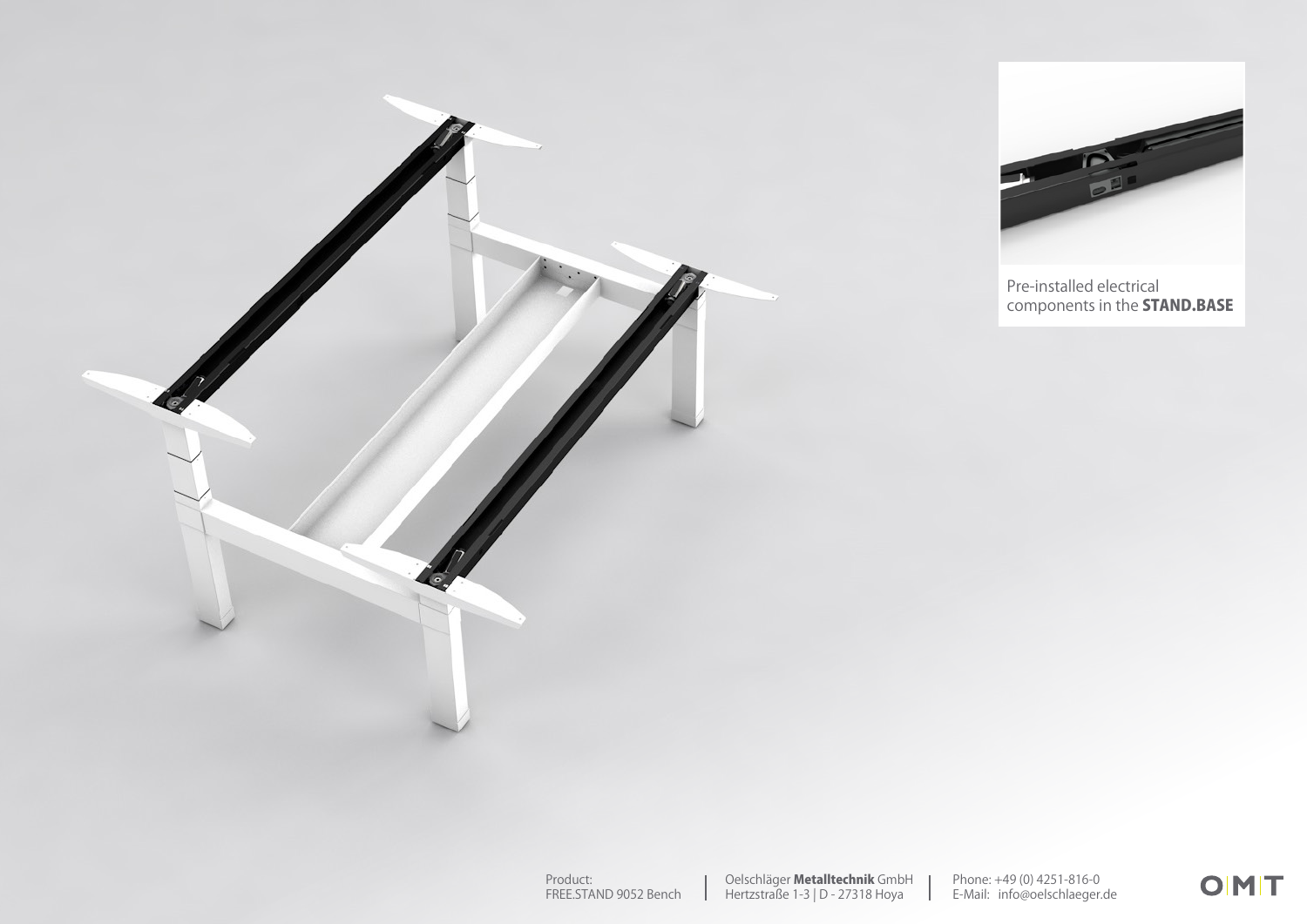



Integrated motors in the **STAND.BASE**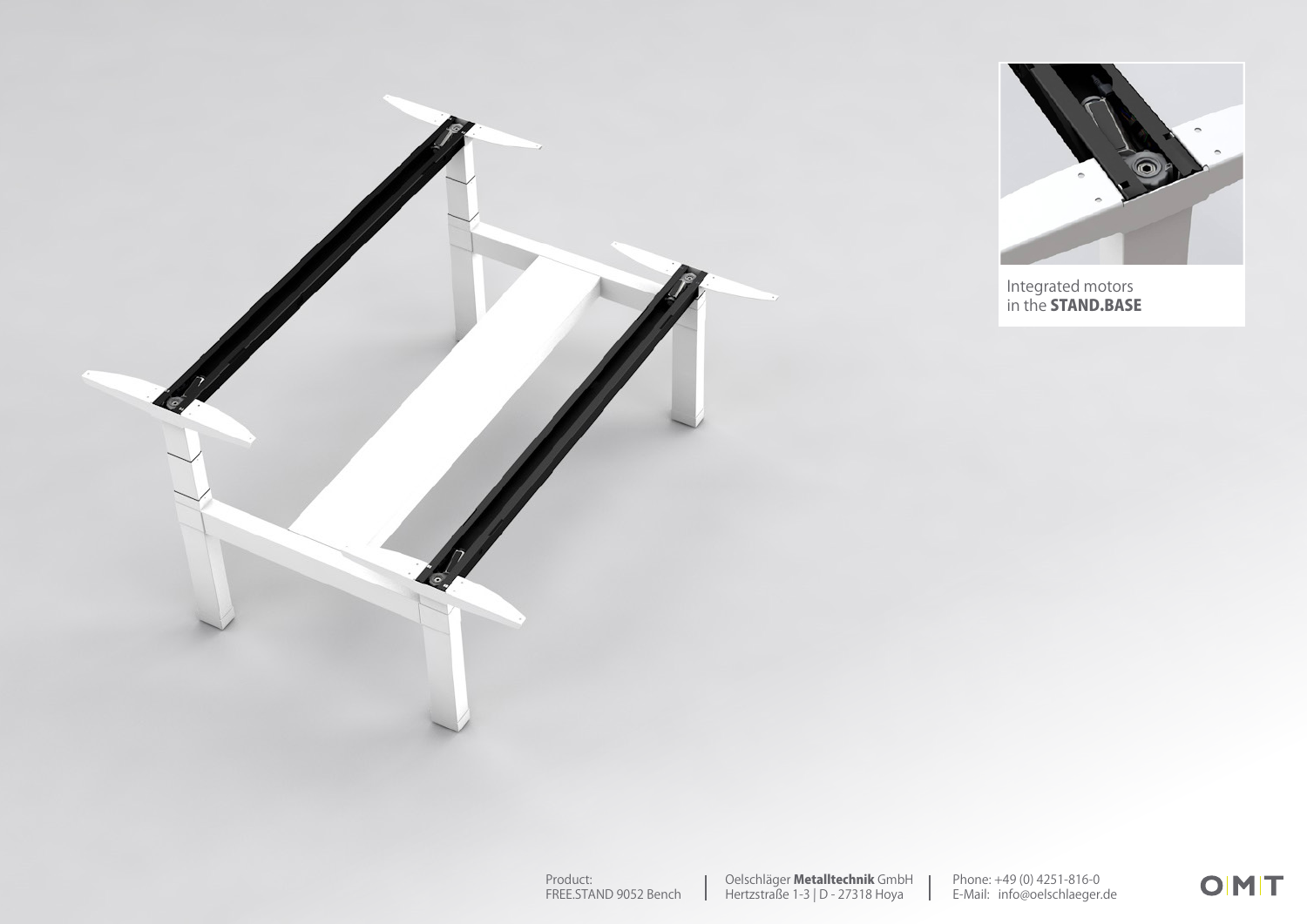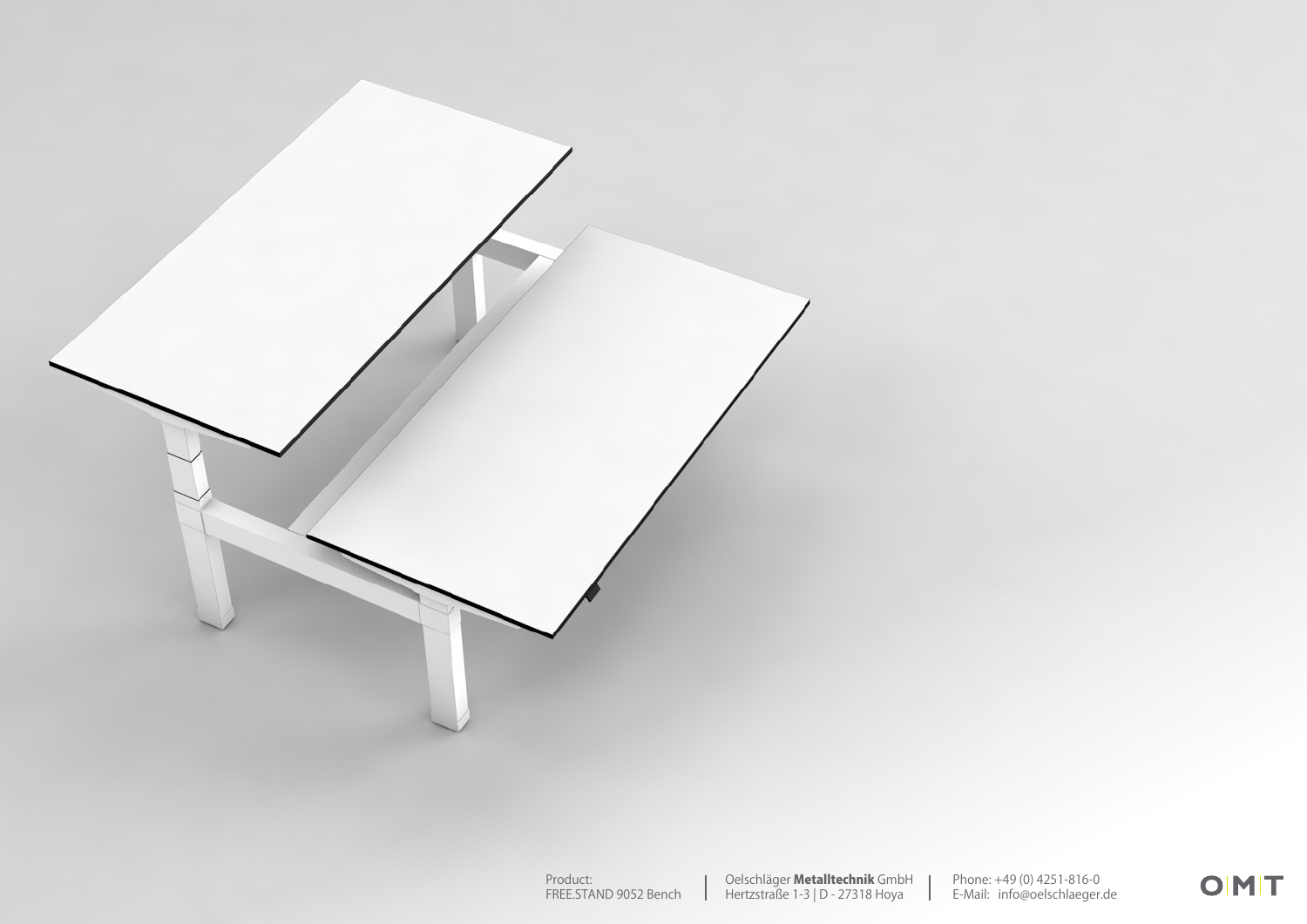## Technical data FREE.STAND 9052 BENCH



Table frame dimensions: Depth: 800 - 900 mm Wide: 1000 - 2000 mm



Table frame load: 100 kg/Table



 $\overline{\blacksquare}$ 

Installation lengths: 650 - 1250 mm

90 / 85 / 80 mm BUP 95/ 90 / 85 mm COVER BUP

Column dimensions rectangular (RE):



Stroke: 600 mm



Power consumption/Desk: On operation: 118 W On standby:  $< 0.3 W$ 



Speed: 50 mm/s



Noise level: ≤ 42 dB



Frame color:

RAL 7016 - Anthracite gray RAL 9002 - Gray white RAL 9003 - Signal white RAL 9004 - Signal black RAL 9006 - White aluminum



Safety shutdown:

SCC inside (Safety Collision Control) OMT STAND.GUARD G1 Sensor retrofittable

Phone: +49 (0) 4251-816-0 E-Mail: info@oelschlaeger.de